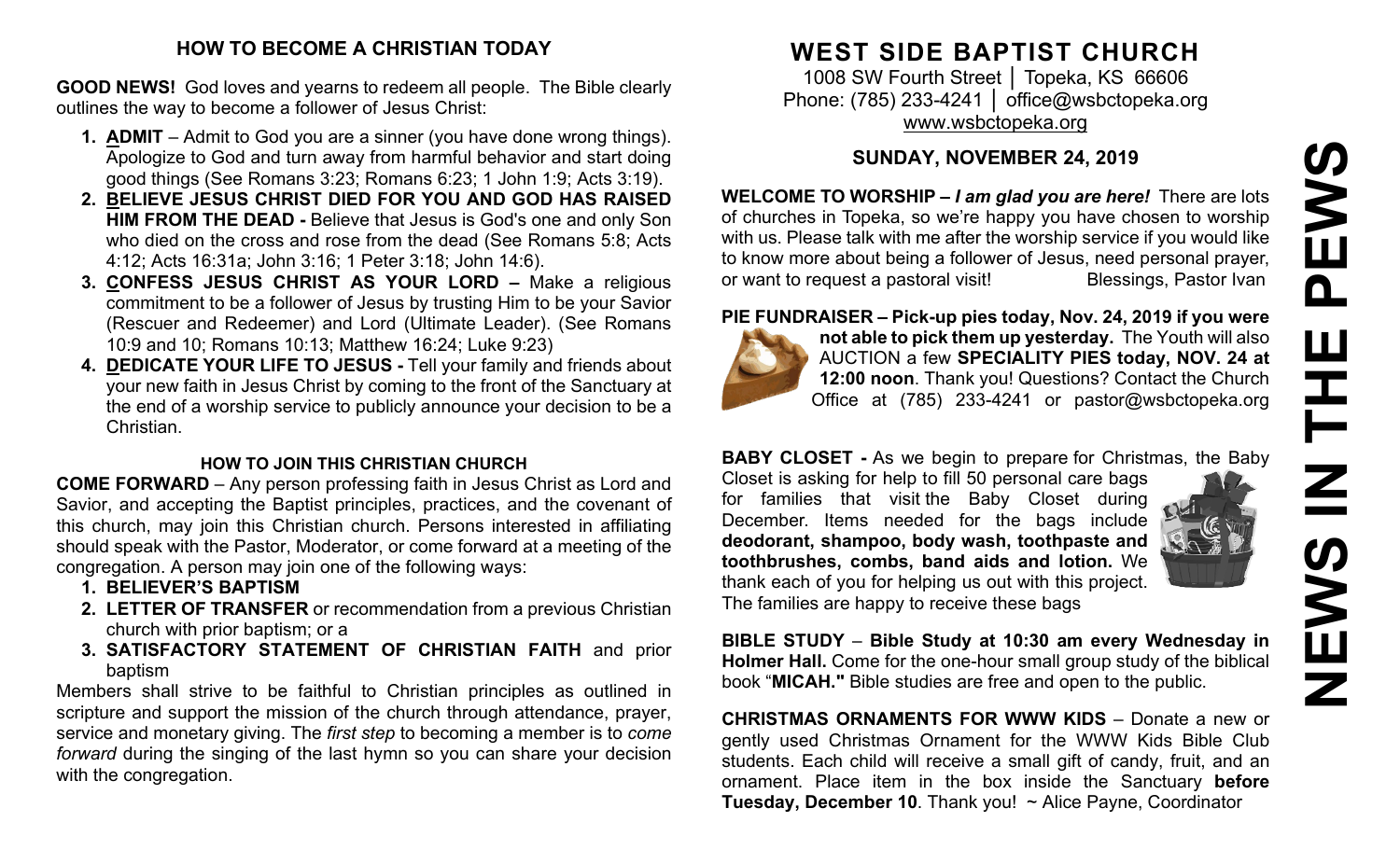**CHOIR CHANGES -** All who enjoy singing and have some available time to spend learning music are invited to join the Choir on *Wednesday's at 7:00 pm*, Contact our Choir Director, Matt Smith at (785) 230-6442 if you have any questions or songs you would like to sing.

**FOOD PANTRY - The Free Fruit & Vegetable Food Pantry is now open every Wednesday from 3:30 to 5:30 pm.** Call the Church Office at (785) 233-4241 for more information. **HARVESTERS BRING a government-issued PHOTO ID and a piece of US Mail with the clients NAME and CURRE NT ADDRESS as proof-of-residency** *every visit*. Equal Opportunity. \*All food is available at no cost. **We need empty egg cartons and reusable bags.** 

**HOSPITAL & EMERGENCIES –** If you or a loved one is admitted to the hospital for an emergency or for surgery, **the hospital staff and chaplains' office will NOT contact the Church Office or the Pastor**. **You or a family member must call the Church**  Hospitalized **Office at (785) 233-4241 or Pastor's home at (785) 267-0936**. Pastor is willing to visit the hospital and pray prior to surgeries.

### **MEADOWS ELEMENTARY SCHOOL HOLIDAY**

**COLLECTION -** During the month of November we will be asking for donations of socks, sweatpants and boxes of tissues for the children who attend Meadows Elementary. A small tree will be set up in the sanctuary where these items can be placed.

# **WWW KIDS BIBLE CLUB – W**onderful **W**est Side **W**ednesdays (WWW) Bible



Club has begun another year of adventure! **Supper will be served at 5:30 pm**. Come on in and register between 4:30 - 5:30 pm. Forms for registration will be available at the door or you may request those ahead of time by calling the church office. Bible Study classes available for Kindergarten through adult. Van rides

to and from the church are available. Please call the church office (785 233- 4241) to arrange a ride or for more information. We want to see you there!!

**THANKSGIVING OFFERING -** Your gift to the Thanksgiving offering will go towards the building fund to help with all the building repairs in the future.

#### **OUR THOUGHTS AND PRAYERS**

Carpenter, Al & Bradley – Health concerns Carpenter, Harry and Pat – Health concerns Goff, Jim – Health concerns Human Trafficking / Sexual Slavery International Ministries and Missionaries (Global Servants) Jones, Gwen – Health concerns (Potwin Presbyterian) Key, Charles – Health concerns (Nelda Janway's brother) Lewis, Joanna – Health concerns (Nelda and Jack Janway's grandniece) Longstaff, Judy and Ernie – Health concerns Lynch, Holly – Health concerns (Nancy Oshe's daughter) Matthiessen, Jessica – Health concerns May, Nancy – Health concerns Merrifield, Bill and Marie – Health concerns Morris, Annie – Healing (Don & Molly Morris granddaughter-in-law) Morris, Don and Molly – Health concerns Poe, Becky & Terry – Health concerns Roach, Carolyn – Health concerns (Nelda Janway's sister) Springer, Keith – Health concerns (Marianne Spano's brother) Springer, Larry – Health concerns (Marianne Spano's brother) Swank, Kim – Health concerns WWW Kids Bible Club Wildman, Kay – Infection in leg Zab, Lola – Health concerns (Marianne Spano's sister)

#### **HOMEBOUND & CARE FACILITIES:**

\*Portia Allbert \*Hilda Lundgren \*June Cunningham – Brewster Place \* \* Renea May \*Shirley & Larry Dell \*Rogene Moody - Homestead \*Helen Farrar –Plaza West \*Ken Paslay – Brookdale \*Gerald Haney – \*Theo Penny \*Russ Hunter – \*Edward Perkins \*Mary Lou Johnson – Aldersgate \*Juanita Plankinton \*Alice Kieffer \*Hazel Smith-Tindall – Ottawa \*Etta Landis –Capital Ridge

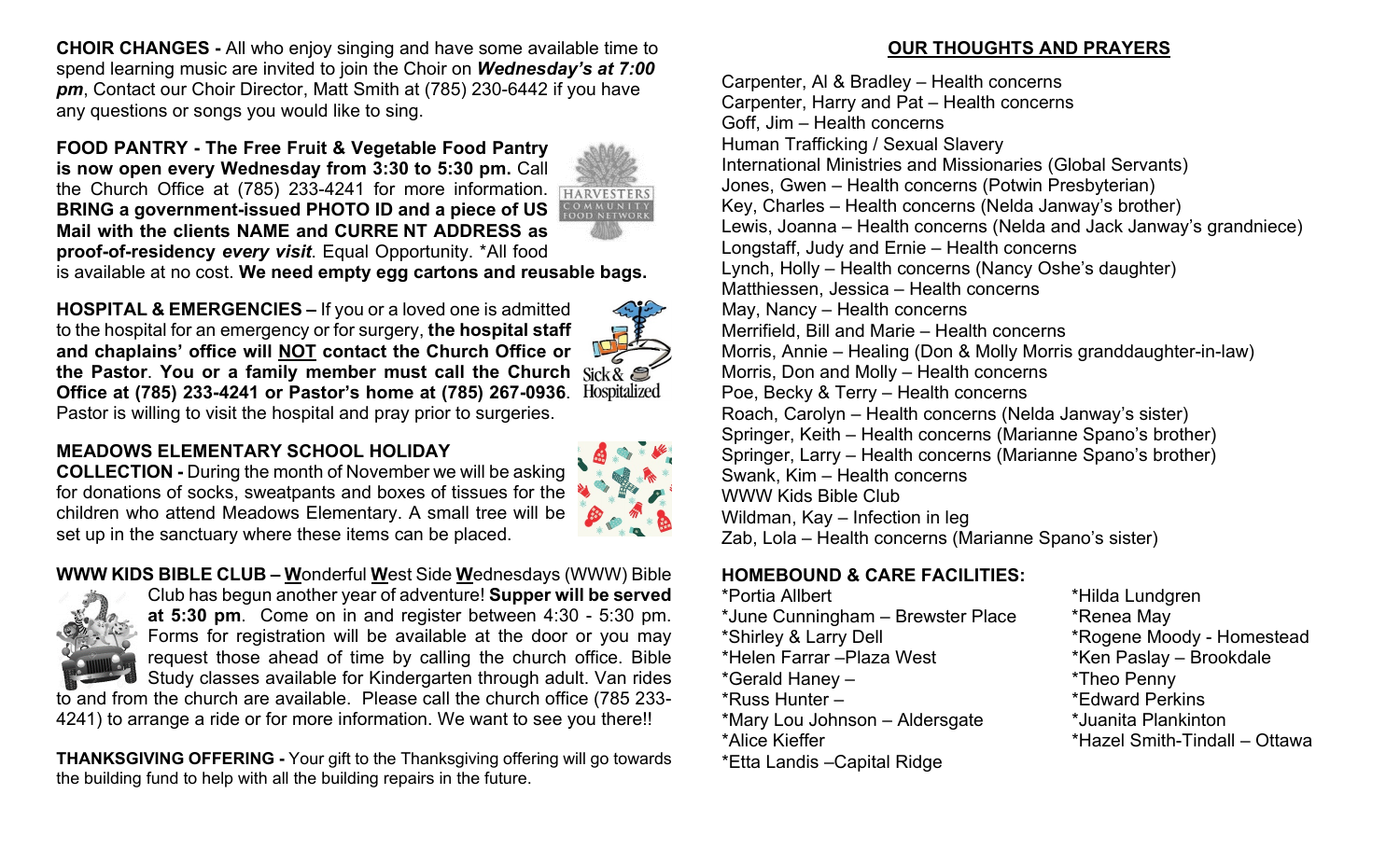**YOU'RE INVITED TO SUNDAY SCHOOL -** Be kind to yourself and join a class! It's an opportunity to learn more about the Bible, our faith, ourselves, our past, present, & future, and our Savior. We are offering four different class opportunities for adults.

- "**The Apostles Creed: Together We Believe**" by Matt Chandler taught by Jack Janway upstairs in the first room off the elevator. It is a new 12-week, video-based study. Each session is based on a part of the Apostles Creed and how it applies to living as Christians.
- "**The Basics of Christian Faith**" taught by Pastor Ivan. It meets downstairs in the Youth Room.
- "**Outlive Your Life" by Max Lucado**. Rexanne Greuter is leading a women's class discussing ideas and spending meaningful time in prayer support. This class is upstairs in the first room off the South stairway.
- **"Reading the Bible as Literature"** a video series taught by Doug Mauck in Holmer Hall. These videos help bring the Bible to life and increase our understanding.

You would be welcomed at any of these classes. They are open to all. It's a great chance to fellowship with other believers and to enhance your spiritual growth. Classes begin @ 9:15 every Sunday morning.

**NOMINATIONS FOR 2019 -** Nominating Committee members, Maryanne Spano, Nancy Cottril, Dick May, Jr., Ernie Longstaff and Sonia Roling submitted the following:

- o **Moderator - Pat Carpenter**
- o **Treasurer - Nancy Lindberg**
- o **Church Clerk - Fran Seymour Hunter**
- o **Christian Education – Open (No Nomination)**
- o **Missions - Jim Goodnow**
- o **Worship - Brice Smith**

The Church Council voted to accept the report and present it to the congregation. **The Church will vote to adopt these nominees and the proposed 2020 Budget on** *Sunday, December 8, at 9:00* **in the Fellowship Hall during the Church Business Meeting (Budget Breakfast)** 

**Thank you. ~ Pat Carpenter, Church Moderator**

**PROSED 2020 BUDGET –** The Church Council approved the draft **Budget for 2020**. Please review the details of the proposed Budget before the **Congregational Meeting on Sunday, December 8 at 9:00 am in the** 

**Fellowship Hall. Breakfast Potluck:** bring a breakfast casserole or dish to share. Copies are available from an Usher or the Church Office. See Nancy Lindberg, Church Treasurer, for details or questions.



## **WEEKLY CALENDAR**

#### **SUNDAY, NOVEMBER 24**

| $9:15$ am          | <b>Sunday School</b>      |
|--------------------|---------------------------|
| $10:30$ am         | Worship Service (S)       |
| $12:00 \text{ pm}$ | <b>Stewardship Dinner</b> |

#### **MONDAY, NOVEMBER 25**

| $9:00$ am | <b>Baby Closet</b> |
|-----------|--------------------|
|-----------|--------------------|

#### **TUESDAY, NOVEMBER 26**

| $6:00 \text{ pm}$ | Outreach Meeting (HH)          |
|-------------------|--------------------------------|
| $6:00 \text{ pm}$ | Capital City Men's Chorus (FH) |

#### **WEDNESDAY, NOVEMBER 27 OFFICE CLOSED**

| $10:30$ am       | No Bible Study – Book of Haggai (HH)   |
|------------------|----------------------------------------|
| $3:30 - 5:30$ pm | No Fruit & Vegetable Food Pantry (FH)  |
| $5:00 - 7:00$ pm | No Baby Closet Ministry                |
| $5:30 - 6:00$ pm | No Free Supper (FH)                    |
| $6:00 - 7:00$ pm | No Bible Study and WWW Kids Bible Club |
|                  |                                        |

#### **THURSDAY, NOVEMBER 28 THANKSGIVING OFFICE CLOSED**

1:00 - 3:00 pm No Baby Closet Ministry

**FRIDAY, NOVEMBER 29 OFFICE CLOSED**

#### **SATURDAY, NOVEMBER 30**

9:00 am **Hanging of the Greens** 

#### **SUNDAY, DECEMBER 1**

| $9:15$ am | <b>Sunday School</b> |  |  |
|-----------|----------------------|--|--|
| 10:30 am  | Worship Service (S)  |  |  |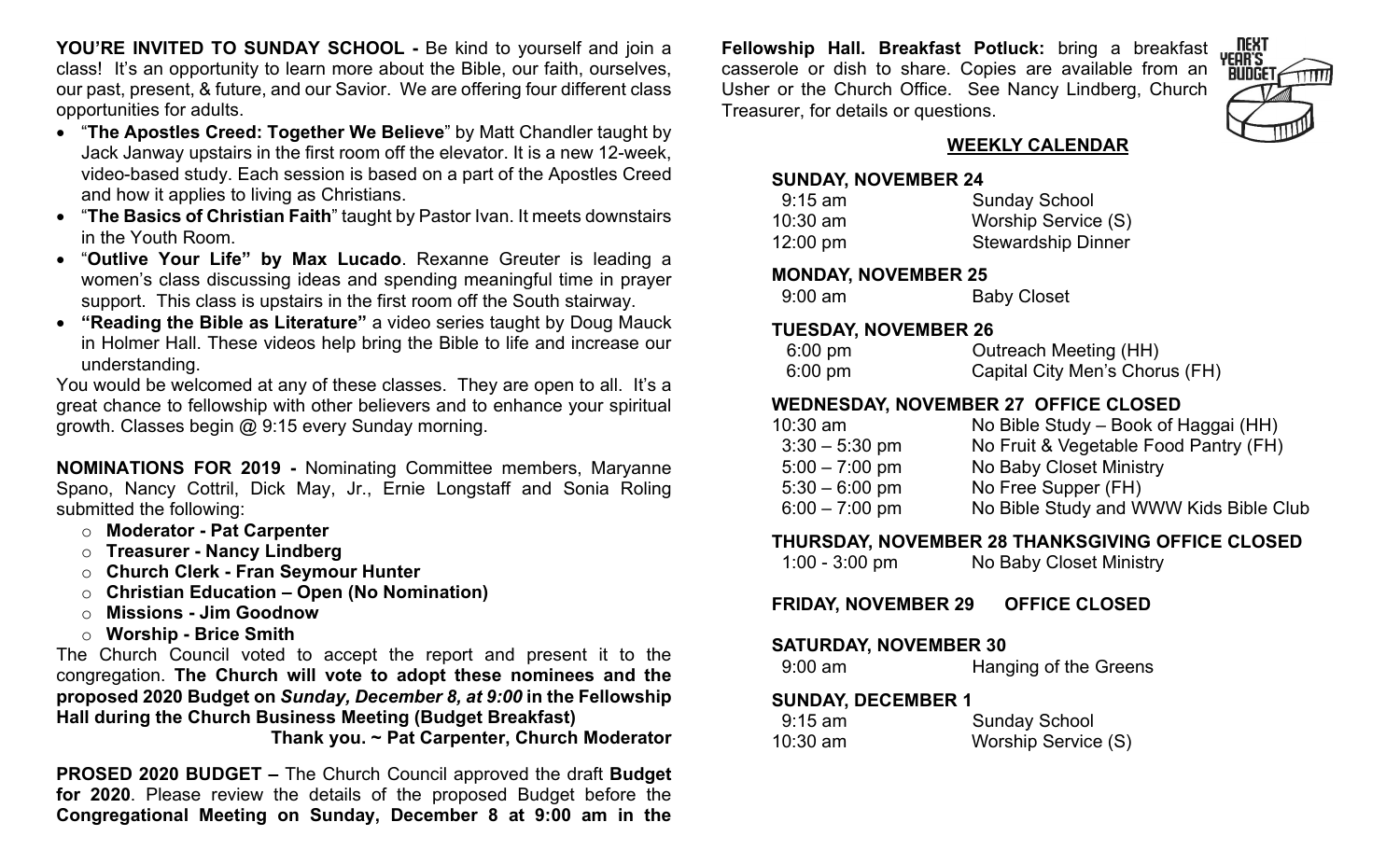

This is the final month to recognize persons who have joined our congregation during the month of

November. On the first Sunday of the month, those celebrating an anniversary are recognized in the worship service, and we use a brief litany to dedicate them to God once more. Those celebrating an anniversary membership renewal in November:

|           | <b>John Swain</b>        | Baptism        | November 07, 1965            | 54 Yrs |
|-----------|--------------------------|----------------|------------------------------|--------|
| $\bullet$ | <b>Steve Farrar</b>      | <b>Baptism</b> | November 13, 1966            | 53 Yrs |
| $\bullet$ | <b>George Gammell</b>    | <b>Baptism</b> | November 09, 1969            | 50 Yrs |
|           | <b>Helen Bloom</b>       | Letter         | November 28, 1971            | 48 Yrs |
| $\bullet$ | <b>Brice Smith</b>       | <b>Baptism</b> | November 02, 1972            | 47 Yrs |
| $\bullet$ | <b>Bruce Smith</b>       | <b>Baptism</b> | November 02, 1972            | 47 Yrs |
| $\bullet$ | Ken Paslay               | Letter         | November 08, 1973            | 46 Yrs |
| $\bullet$ | <b>Julie Hershey</b>     | <b>Baptism</b> | November 30, 1975            | 44 Yrs |
|           | Jan Pukach               | Letter         | November 16, 1955            | 44 Yrs |
| $\bullet$ | <b>Clarence Payne</b>    | Baptism        | November 20, 1977            | 42 Yrs |
| $\bullet$ | <b>Andrea Mauck</b>      | <b>Baptism</b> | November 16, 1980            | 39 Yrs |
| $\bullet$ | <b>Trena Ansell</b>      | Letter         | November 13, 1985            | 34 Yrs |
| $\bullet$ | <b>Colleen Smith</b>     | <b>Baptism</b> | November 11, 1990            | 29 Yrs |
| $\bullet$ | <b>Emily Hersh</b>       | <b>Baptism</b> | November 20, 2011            | 8 Yrs  |
| $\bullet$ | Katelyn Hersh            | <b>Baptism</b> | November 20, 2011            | 8 Yrs  |
| $\bullet$ | <b>Shelby Hersh</b>      | <b>Baptism</b> | November 20, 2011            | 8 Yrs  |
| $\bullet$ | <b>Christine Carrier</b> | <b>Baptism</b> | November 01, 2015            | 4 Yrs  |
| $\bullet$ | Kim Maggard              | <b>Baptism</b> | November 01, 2015            | 4 Yrs  |
| $\bullet$ | Stella Maggard           | Experience     | November 01, 2015            | 4 Yrs  |
| $\bullet$ | <b>Kenneth Mildfeldt</b> | <b>Baptism</b> | November 01, 2015            | 4 Yrs  |
| $\bullet$ | Jolie Lippitt            |                | Experience November 04, 2018 | 1 Yr   |
|           | <b>Tera Triggs</b>       |                | Experience November 04, 2018 | 1 Yr   |

Please offer them your congratulations and rejoice with them in the celebration of another year of giving and service to God through West Side Baptist Church. If you have information for a missing member, please contact the Church Office.



**FINANCIAL GIVING** – Thank you for the generous support of the work of God in and through West Side Baptist Church. Donations report:

|                               | 11-17-2019   |                | Y-T-D        |
|-------------------------------|--------------|----------------|--------------|
| <b>General Fund</b>           | 3020.00      |                | \$187,017.08 |
| <b>Building Main</b>          | \$<br>435.00 | $\mathbb{S}^-$ | 9,256.00     |
| <b>Sunday School</b>          | \$<br>7.00   | \$             | 441.56       |
| <b>Baby Closet</b>            | \$           | \$             | 1,550.00     |
| Fellowship/Benevolence \$     |              | \$             | 1,976.22     |
| <b>World Mission Offering</b> |              | S              | 1,763.09     |

**HANGING OF THE GREENS –** The Hanging of the Greens (decorating the Sanctuary, Holmer Hall, and classrooms for Advent/Christmas) will be **Saturday, November 30 at 9:00 am**. Everyone is encouraged to help "deck the halls and walls."



**GREUTER FAMILY OPEN HOUSE COOKIE PARTY –** Come to the **Greuter** 



**Open House Cookie Party** on **Saturday, December 14** from **1:00 to 4:00 PM** at **2211 SW 33rd St., Topeka 66611**. We make a couple of thousand cookies, so you will not need to bring cookies, gifts, or anything but an appetite. Enjoy the many tasty treats we make to share during the holidays. We *Open House* will serve coffee and punch. It is a "come and go" event. No reservations needed. Kids welcome!

~ Ivan, Rexanne, Jessa, Macy, and David

**CHRISTMAS EVE SERVICE –** The Worship Committee is planning the **Christmas Eve Candlelight Communion Service on Dec. 24 at 5:00 pm.**  We will sing familiar hymns, listen to special music, and worship the Lord. Share your ideas with Jan Mauck, Chair of the Worship Committee.

#### **WORSHIP LEADERS: NOVEMBER**

**Acolytes –** Nathan Poe and Shelby Hersh

**Technology Team –**Tom Mansfield, Brice Smith, and Bruno Sprenks **Ushers** – Mark Arnold, Don Johnson, Steve May, Clarence Payne, and John Swain